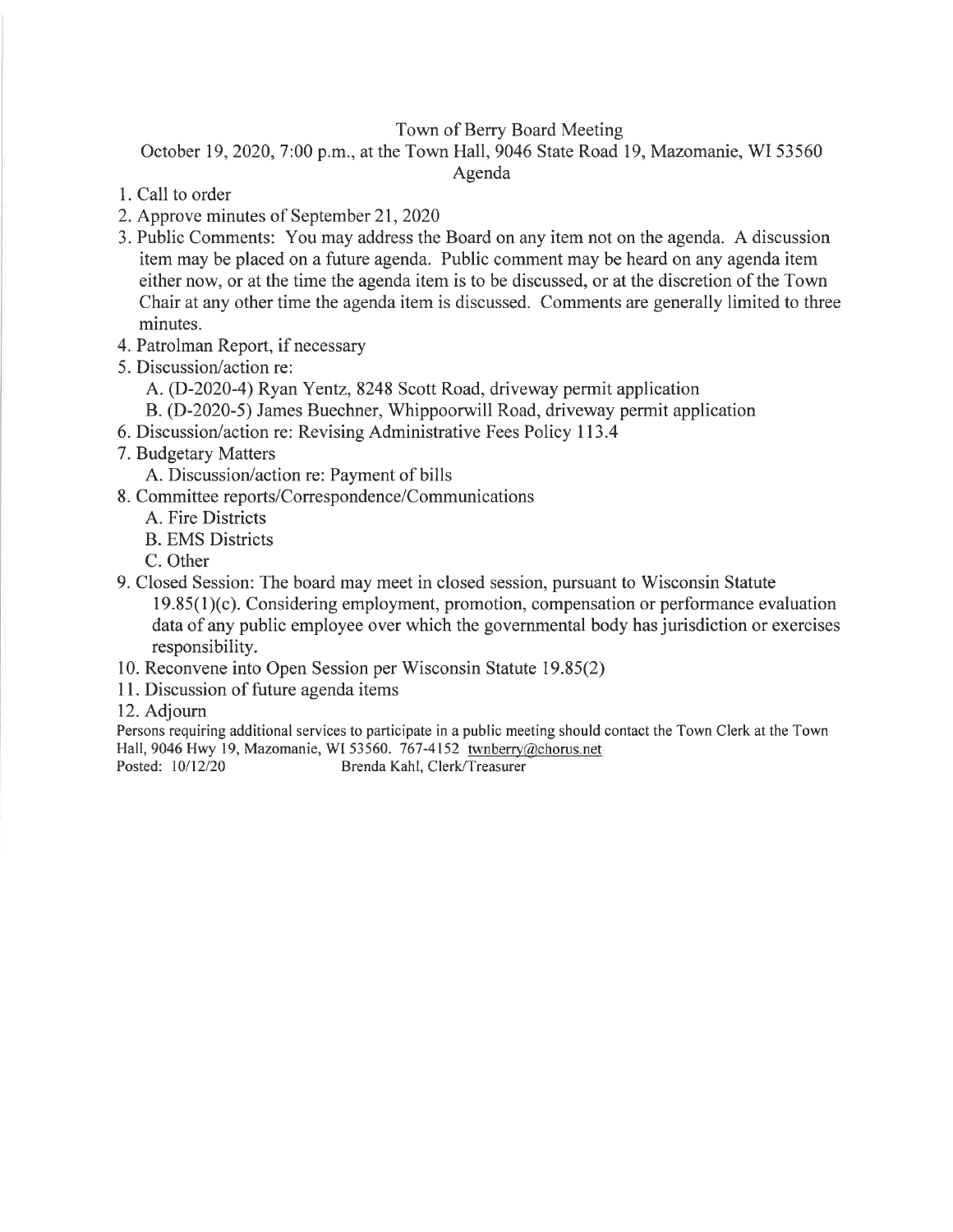TITLE: Town of Berry Board Meeting Minutes DATE: September 21, 2020 TIME:  $7:00 - 8:05$  p.m. PLACE: Town Hall, 9046 State Road 19, Mazomanie, WI 53560 POSTINGS: Town Hall and Town of Berry website

I. CALL TO ORDER – ROLL CALL: The meeting was called to order at  $7:00$  p.m. Board members present: Anthony Varda, David Evert, Christine Molling and Duane Haag. Michael Statz was excused. Also present Clerk, Brenda Kahl.

II. APPROVE MINUTES OF AUGUST I7,2O2O

Motion Haag/Evert to approve the minutes of August 17, 2020. Motion carried. Vote 4-0

IIL PUBLIC COMMENTS: You may address the Board on any item not on the agenda. A discussion item may be placed on a future agenda. Public comment may be heard on any agenda item either now, or at the time the agenda item is to be discussed, or at the discretion of the Town Chair at any other time the agenda item is discussed.

\*Steve Schmudlach asked all the board members to approve the use of town roads for ATV routes.

\*Dan Hinrichs asked if anyone else was missing from their property vote for signs.

IV. PATROLMAN REPORT, IF NECESSARY

Turkey Road project is behind schedule

V. DISCUSSION/ACTION RE:

A. (R-2020-4) Allayne Turk, intersection of Blackberry and Kahl Road, zoning change of 11.455 acres from A-2(8) to SFR. with a transfer of development right

Motion Varda/Haag to approve Allayne Turk's zoning change of 11.455 acres from A-2(8) to SFR with a transfer of development right. Motion carried. Vote 4-0

B. (D-2018-11) Alex Wille, 5487 County Road KP, final driveway approval Motion Haag/Evert to approve Alex Wille's final driveway. Motion carried. Vote 4-0

VI. DISCUSSION/ACTION RE: REQUEST FOR PROPOSALS FOR RESIDENTIAL GARBAGE/RECYCLING COLLECTION

Motion Haag/Varda to accept Town & Country Sanitation's Bag Service proposal with a five year contract. Motion carried. Vote 4-0

## VII. DISCUSSIONiACTION RE: FUNDING OF CROSS PLAINS-BERRY FIRE DISTRICT PURCHASE OF RAPID RESPONSE VEHICLE

Motion Yarda/Haag that the representatives for the Cross Plains Fire District carry back a message that if they really want to do this they need to show up with no power point but all the necessary information to demonstrate the necessity and efficiency of this step forward. Motion carried. Vote 4-0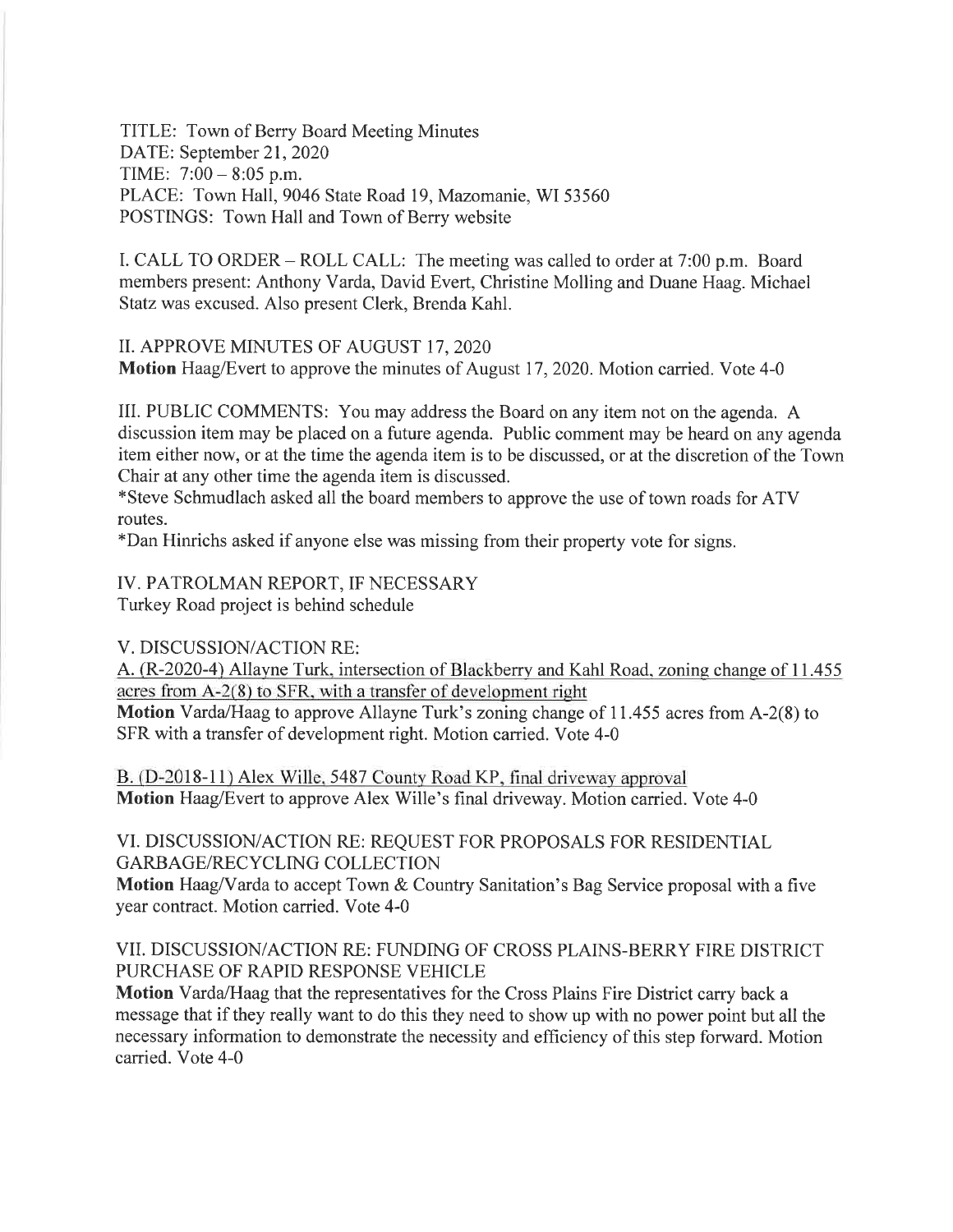VIII. DISCUSSION/ACTION RE: RESOLUTION 2020-2, DANE COUNTY ORDER #9 Motion Yarda/Haag to adopt Resolution 2020-2.

Motion Molling/Varda to remove the last paragraph on page one because statistics are outdated. Motion carried. Vote 4-0

Motion to approve Resolution 2020-2 as amended. Motion carried. Vote 4-0

IX. DISCUSSION/ACTION RE: SET DATE, TIME AND LOCATION FOR THE PUBLIC BUDGET HEARING AND SPECIAL TOWN MEETING OF THE ELECTORS Motion Yarda/Haag to hold the Public Budget Hearing and Special Town Meeting of the Electors on November 5, 2020 at 7:00 pm. Motion carried. Vote 4-0

X. BUDGETARY MATTERS A. Discussion/action re: Lakeside International statement Lakeside International will be contacting the town

B. Discussion/action re: Payment of bills

Motion Yarda/Haag to approve the payment of bills. Motion carried. Vote 4-0 Check numbers 17593-17632 & 4s33

# XI. C OMMITTEE REPORTS/CORRESPONDENCE/COMMUNICATIONS

\*Black Earth Fire District: Approved the 2021 budget and Berry's portion is less than last year; Roof repair estimate is between \$50,000 - \$100,000 and if repair is approved the town will need to borrow funds for the project because it was not included in the 202I budget

\* Cross Plains Fire District: The new audio visual system will be used by the fire staff, EMS district and police department

\*District I EMS: Annual survey of EMS districts and District I is at \$5.90/person which is at the medium level of Dane County; \$3.00 of the \$5.90 goes into a sinking fund for a new ambulance \*Parks Committee: A meeting is being organized; Kent McDonald and Dick Handschke have resigned from the committee

fTurkey Road is being monitored and the Town Chair has met with the contractor over various issues.

XII. DISCUSSION OF FUTURE AGENDA ITEMS

# XIII. ADJOURN

Motion Haag/Varda to adjourn until the next regular meeting or the call of the chair. Motion carried. Vote 4-0.

Brenda Kahl, Clerk/Treasurer Anthony Varda, Chair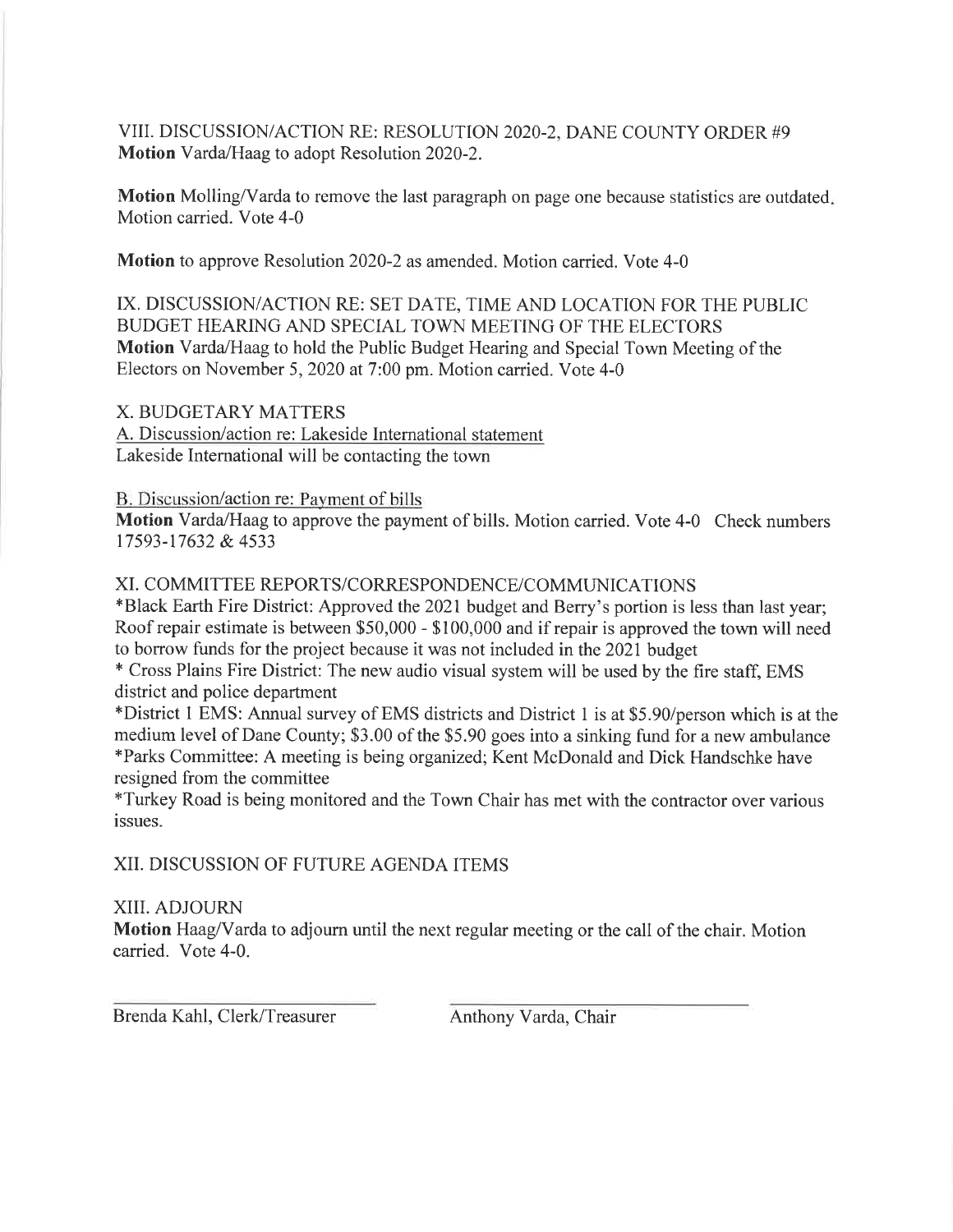

9046 State Road 19, Mazomanie, WI 53560, 608-767-4152, twnberry@chorus.net

## DRIVEWAY CONSTRUCTION PERMIT APPLICATION

| Applicant: | Name: Ryan Yentz                      |                                                                                         |
|------------|---------------------------------------|-----------------------------------------------------------------------------------------|
|            |                                       | Street Address: 8248 Scott Rd                                                           |
|            |                                       | City, State, Zip: Cross Plains, WI 53528                                                |
|            |                                       | Email: ryan.yentz@strand.com<br>Phone Number: $608 - 576 - 9371$                        |
|            |                                       | Specific Site Location / Nearby Roads: north of Scott Road, west of Enchanted Valley Rd |
|            | Parcel #: $004/0807 - 144 - 9331 - 0$ |                                                                                         |

My signature below indicates that:

I have received a copy of the Driveway, Field Road and Right-of-Way Ordinance 301.1 and the Applications Guide, and that

I have attached the information as requested for a driveway permit, and that

I agree to construct the driveway in accordance with the Driveway, Field Road and Right-of-Way Ordinance and to follow any additional requirements as approved by the Town Board, and that

I have paid the application fee of \$300.00 to the Town Clerk/Treasurer, and that  $\rho \mathcal{A}$ 

I hereby give permission to the Town Board and/or their representative which could be the Plan Commission or other inspector authorized by the Town Board to enter the property in order to evaluate the site of the proposed driveway and to verify compliance with and/or to enforce the Driveway, Field Road and Rightof-Way Ordinance  $\overline{\mathscr{A}}$  $\prime\prime$ 

| Applicant Signature:                                                             | Date: 7 $ 2020$                                                                                                                                                                                                                                                                                                                                                                                                             |  |  |               |                           |
|----------------------------------------------------------------------------------|-----------------------------------------------------------------------------------------------------------------------------------------------------------------------------------------------------------------------------------------------------------------------------------------------------------------------------------------------------------------------------------------------------------------------------|--|--|---------------|---------------------------|
| Approve<br><b>Board decision:</b>                                                | Deny Date / /                                                                                                                                                                                                                                                                                                                                                                                                               |  |  |               |                           |
| Culvert required in right-of-way Yes $\sqrt{ }$ No Size $\frac{18}{18} \times 3$ |                                                                                                                                                                                                                                                                                                                                                                                                                             |  |  |               |                           |
| Engineering Plan required? $Yes$ No $\sqrt{ }$                                   |                                                                                                                                                                                                                                                                                                                                                                                                                             |  |  |               |                           |
| Additional Requirements? Yes _______ if yes see attached requirements No________ |                                                                                                                                                                                                                                                                                                                                                                                                                             |  |  |               |                           |
| Driveway construction must begin by Date $\frac{1}{\sqrt{2}}$                    |                                                                                                                                                                                                                                                                                                                                                                                                                             |  |  |               |                           |
| Driveway Permit expiration                                                       | Date $\frac{1}{\sqrt{1-\frac{1}{2}}}\frac{1}{\sqrt{1-\frac{1}{2}}}\frac{1}{\sqrt{1-\frac{1}{2}}}\frac{1}{\sqrt{1-\frac{1}{2}}}\frac{1}{\sqrt{1-\frac{1}{2}}}\frac{1}{\sqrt{1-\frac{1}{2}}}\frac{1}{\sqrt{1-\frac{1}{2}}}\frac{1}{\sqrt{1-\frac{1}{2}}}\frac{1}{\sqrt{1-\frac{1}{2}}}\frac{1}{\sqrt{1-\frac{1}{2}}}\frac{1}{\sqrt{1-\frac{1}{2}}}\frac{1}{\sqrt{1-\frac{1}{2}}}\frac{1}{\sqrt{1-\frac{1}{2}}}\frac{1}{\sqrt$ |  |  |               |                           |
|                                                                                  |                                                                                                                                                                                                                                                                                                                                                                                                                             |  |  | Date /        |                           |
| Permit issued by: Clerk Signature                                                |                                                                                                                                                                                                                                                                                                                                                                                                                             |  |  | Date $\angle$ |                           |
|                                                                                  | Permit is not valid unless signed by the Applicant, Town Chair and Town Clerk                                                                                                                                                                                                                                                                                                                                               |  |  |               |                           |
| Final inspection approval by: Chair Signature                                    | <u> 1989 - John Harrison, mension al-</u>                                                                                                                                                                                                                                                                                                                                                                                   |  |  |               | Date $\frac{1}{\sqrt{2}}$ |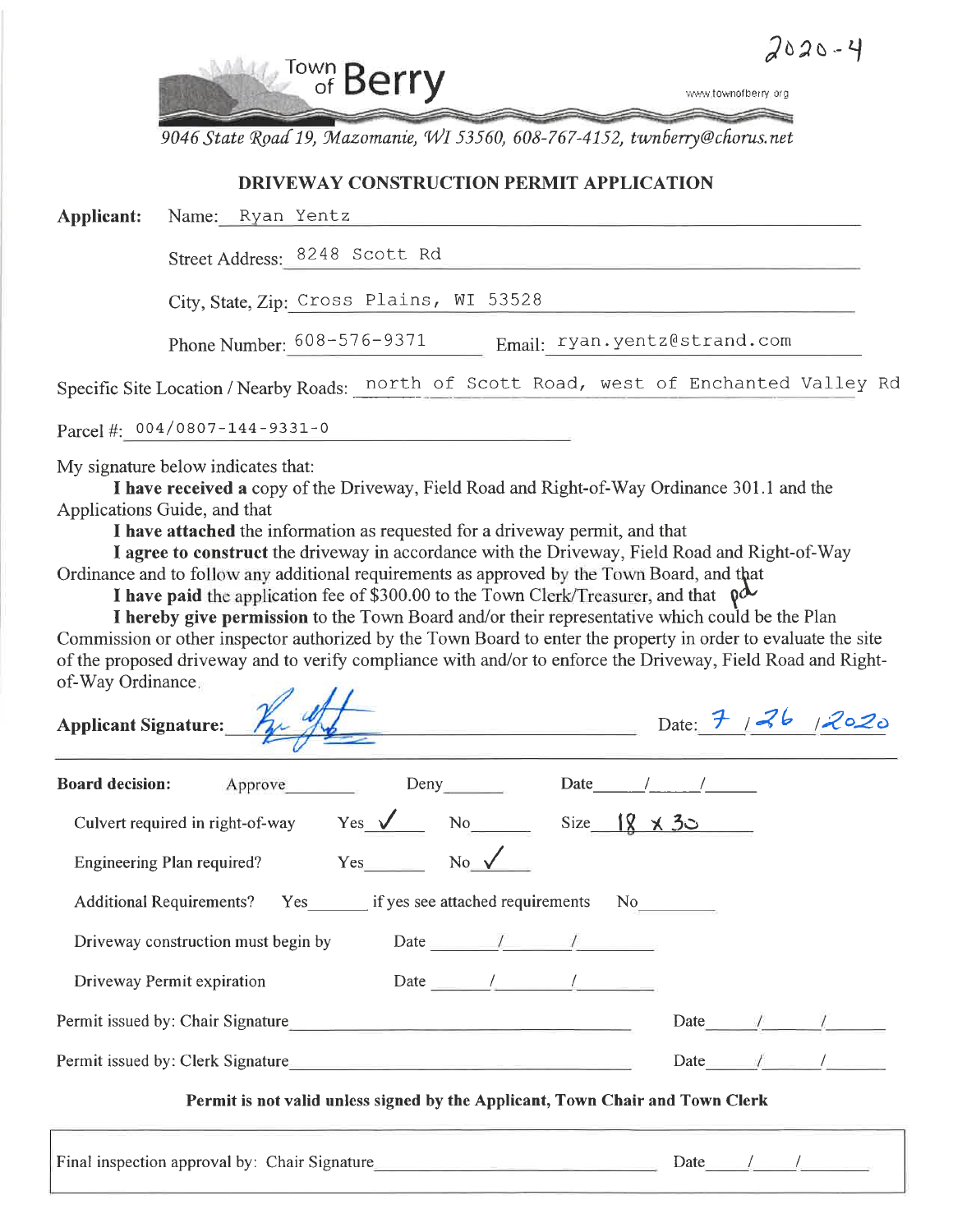$N_A$  $941(EY)$  ZONE Pland ourses by Applicant @ 8248 Scott Rd<br>(10% Plains, WI 53528 O Gravel Driveway 1 Tepsoil, Minimal Clay. Gravel  $D$  Slope 0.00  $4/4$ Scott Rd Scott Rd DRIVEWAY - 20't\_ x 115 x 0.5(mm)  $\frac{164}{220}$  = 43cy \* Assuming WE Have Ex. MAT'L TO LEVEL  $(7.8825012) = 20 x115 x 0.33 \times 27 = 30 cy$ IT ALL OUT GEFORE  $f_{\mu\nu}$  - OUTSIDE DZWY =  $\mu$  40 cy PLACING STONE. To lever THE DEWY  $97 \frac{20}{\sqrt{2}} \times 115 \times \frac{1}{27} \approx 32\degree cy \leftarrow$ 10 PLAN ON 4-5 LOADS of Sout. Hoptfrey we Dout NECD 6.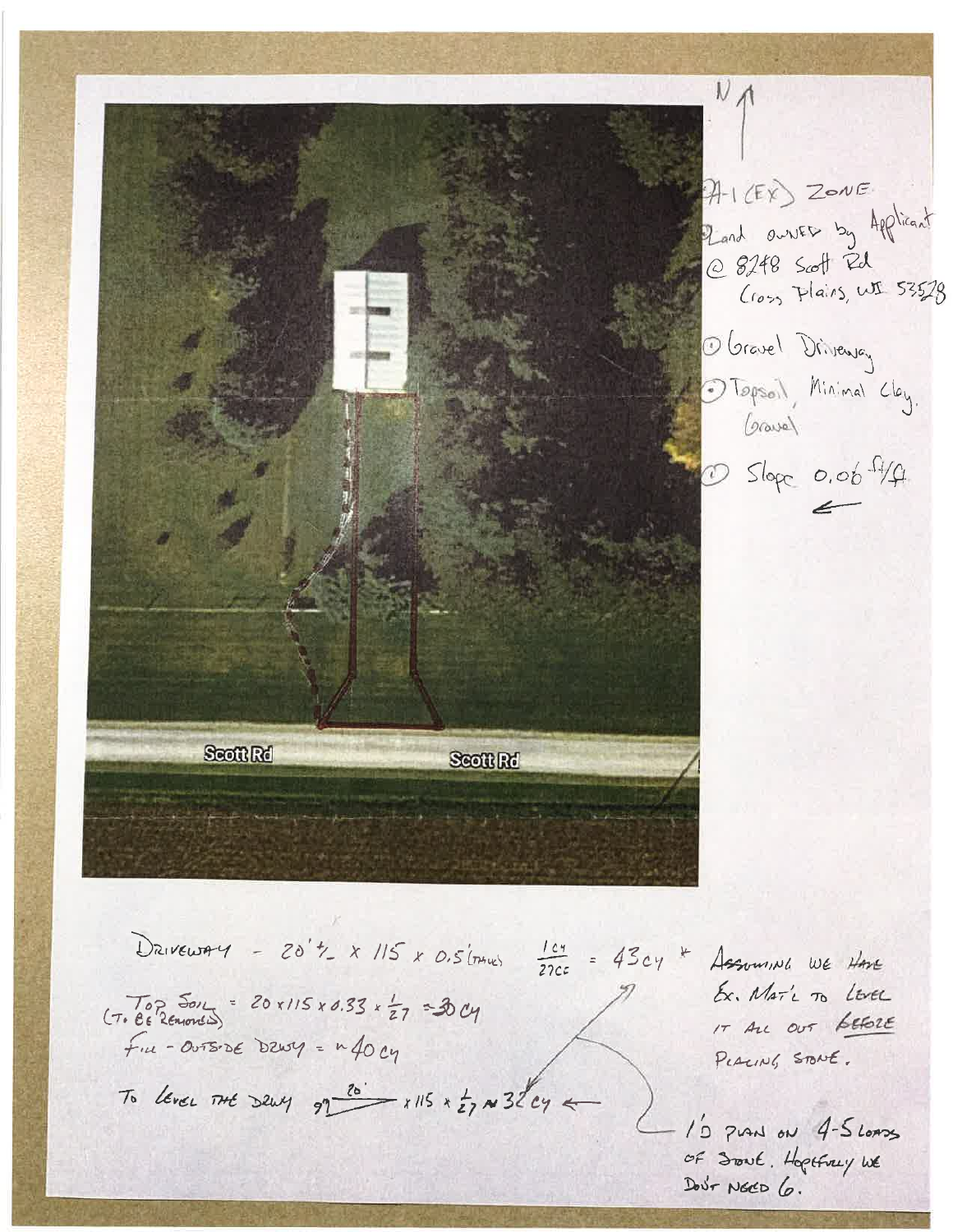

9046 State Road 19, Mazomanie, WI 53560, 608-767-4152, twnberry@chorus.net

|                   | <b>CATION</b>                                                                                        |
|-------------------|------------------------------------------------------------------------------------------------------|
| <b>Applicant:</b> | Buechner<br>ames (2.<br>Name:                                                                        |
|                   | orrace<br>Street Address: 76                                                                         |
|                   | City, State, Zip:<br>'0 ا                                                                            |
|                   | Phone Number: $608 - 698 - 7615$<br>$1 + d\epsilon$ , $n e^{\tau}$<br>Email:                         |
|                   | $H$ o me $1608 - 836$<br>Specific Site Location / Nearby Roads $J_{45} + 56$<br>of 6041 Whippoorwill |
| Parcel #:         |                                                                                                      |

My signature below indicates that:

I have received a copy of the Driveway, Field Road and Right-of-Way Ordinance 301.1 and the Applications Guide, and that

I have attached the information as requested for a driveway permit, and that

I agree to construct the driveway in accordance with the Driveway, Field Road and Right-of-Way Ordinance and to follow any additional requirements as approved by the Town Board, and that

I have paid the application fee of \$300.00 to the Town Clerk/Treasurer, and that m

I hereby give permission to the Town Board and/or their representative which could be the Plan Commission or other inspector authorized by the Town Board to enter the property in order to evaluate the site of the proposed driveway and to verify compliance with and/or to enforce the Driveway, Field Road and Rightof-Way Ordinance.  $\wedge$ 

| Applicant Signature and Ames 1, Bulchner                         |                                                                               |        |                                                                                                                                                                                                                                |                                  |                    |  |  |
|------------------------------------------------------------------|-------------------------------------------------------------------------------|--------|--------------------------------------------------------------------------------------------------------------------------------------------------------------------------------------------------------------------------------|----------------------------------|--------------------|--|--|
| <b>Board decision:</b>                                           | Approve                                                                       |        | Deny                                                                                                                                                                                                                           | Date $\sqrt{1}$                  |                    |  |  |
| Culvert required in right-of-way                                 |                                                                               | Yes No |                                                                                                                                                                                                                                | Size                             |                    |  |  |
| Engineering Plan required?                                       |                                                                               | Yes    | No new results of the set of the set of the set of the set of the set of the set of the set of the set of the set of the set of the set of the set of the set of the set of the set of the set of the set of the set of the se |                                  |                    |  |  |
| Additional Requirements? Yes if yes see attached requirements No |                                                                               |        |                                                                                                                                                                                                                                |                                  |                    |  |  |
| Driveway construction must begin by                              |                                                                               |        |                                                                                                                                                                                                                                | Date $\frac{1}{2}$ $\frac{1}{2}$ |                    |  |  |
| Driveway Permit expiration                                       |                                                                               |        |                                                                                                                                                                                                                                | Date $\qquad$ /                  |                    |  |  |
| Permit issued by: Chair Signature                                |                                                                               |        |                                                                                                                                                                                                                                |                                  | Date $\frac{1}{2}$ |  |  |
| Permit issued by: Clerk Signature                                |                                                                               |        |                                                                                                                                                                                                                                | Date                             |                    |  |  |
|                                                                  | Permit is not valid unless signed by the Applicant, Town Chair and Town Clerk |        |                                                                                                                                                                                                                                |                                  |                    |  |  |

Final inspection approval by: Chair Signature Date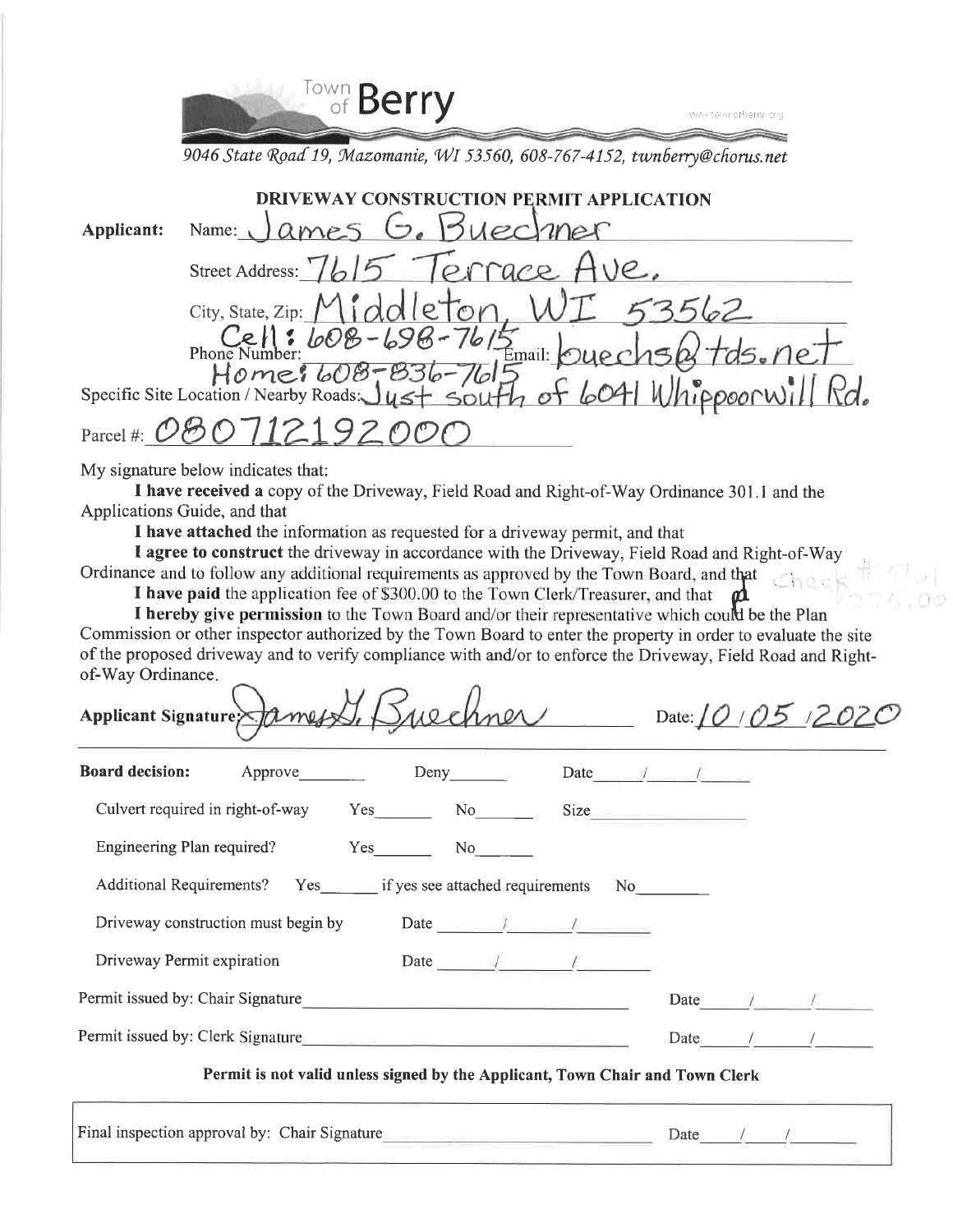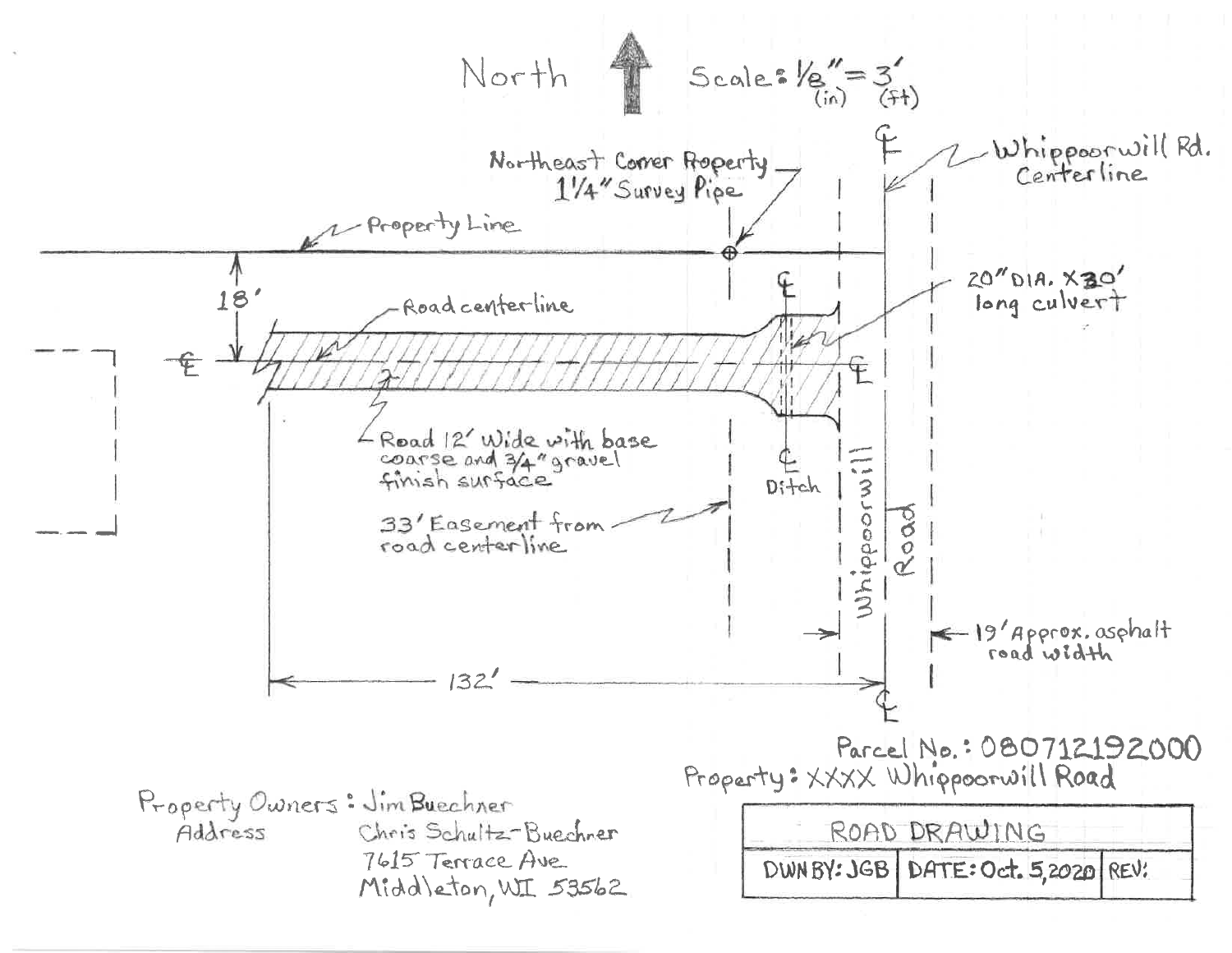Agenda Item #6, Revising Administrative Fees Policy 113.4

 $\sim$   $\sim$ 

 $\overline{\mathcal{M}}$ 

 $\mathbf{r}$ 

This is on the agenda to review the fees for driveway permits, etc. as discussed at the budget working meeting.

 $\sim$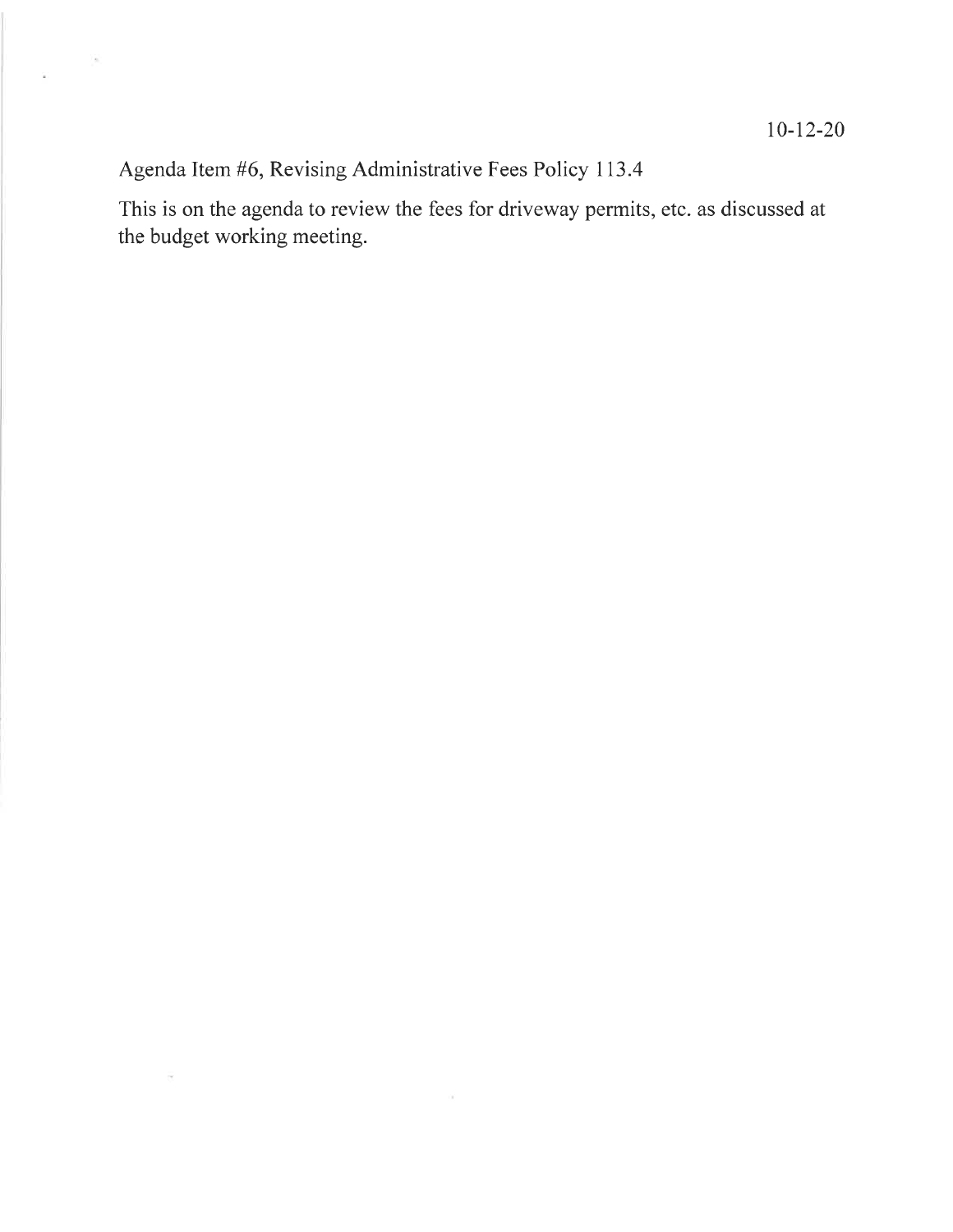# 113.4 Administrative Fees Policy

- I Special Meeting of the Town Board
- II Driveway, Field Road and Trail Permit Applications
- UI Zoning Change Applications
- IV Liquor Licenses
- V Dog Licenses

 $\mathcal{L}_{\mathbf{X}}$ 

VI Document Copies and Searches

#### SECTION I - SPECIAL MEETING OF THE TOWN BOARD

The Town may engage the services of an engineer, attorney, planner or other expert to advise the Town on the merits of a petition or request, and the petitioner shall reimburse the Town for all such expenses incurred. If a special meeting of the Town Board is requested by a petitioner to meet a deadline, the petitioner shall pay abase fee. Base Fee \$2s0

# SECTION II - DRIVEWAY, FIELD ROAD AND TRAIL ACCESS PERMIT APPLICATIONS

|                                                                | <b>Base Fee</b> |
|----------------------------------------------------------------|-----------------|
| Driveway Permit                                                | \$300           |
| Field Road Access Permit                                       | \$25            |
| Trail Access Permit – When modifying right-of-way              | \$25            |
| Fee for each subsequent inspection for non-complying driveways |                 |
| when more than 3 inspections are required                      | \$200           |

#### SECTION III - ZONING CHANGE APPLICATIONS

| Pre Application Concept Review by Plan Commission                      | No Charge                  |
|------------------------------------------------------------------------|----------------------------|
| Pre Application Site Visit                                             | \$100/Nonrefundable*       |
| *Credited against subsequent petition to amend                         |                            |
| Petition to amend Zoning Maps in Industrial and Commercial             | \$800                      |
| Petition to amend Zoning Maps in All Other Districts                   | \$650                      |
| Request to Rezone from the Exclusive Agriculture District (EA)         | Base Fee plus \$100        |
| Application involving Shoreland-Wetland or Inland-Wetland Districts    | Base Fee plus \$125        |
| Farmland Preservation Zoning Conversion Fee for Exclusive              |                            |
| Agriculture Zoning District (EA) or A-3 (AG)                           | Base Fee plus \$55/Acre    |
| Petition to amend Exclusive Ag (EA) to Single Family Residential (SFR) |                            |
| or Agricultural (AG)                                                   | \$265                      |
| Conditional Use for primary farm in Exclusive Ag District (EA)         | \$265                      |
| Residential Conditional Use                                            | \$550 plus \$36 Digital    |
|                                                                        | Mapping Maintenance Fee    |
| Communication Tower Conditional Use                                    | \$3,200 plus \$36 Digital  |
|                                                                        | Mapping Maintenance Fee    |
| Mineral Extraction Conditional Use                                     | $$1,200$ plus \$36 Digital |
|                                                                        | Mapping Maintenance Fee    |
|                                                                        |                            |

Base Fee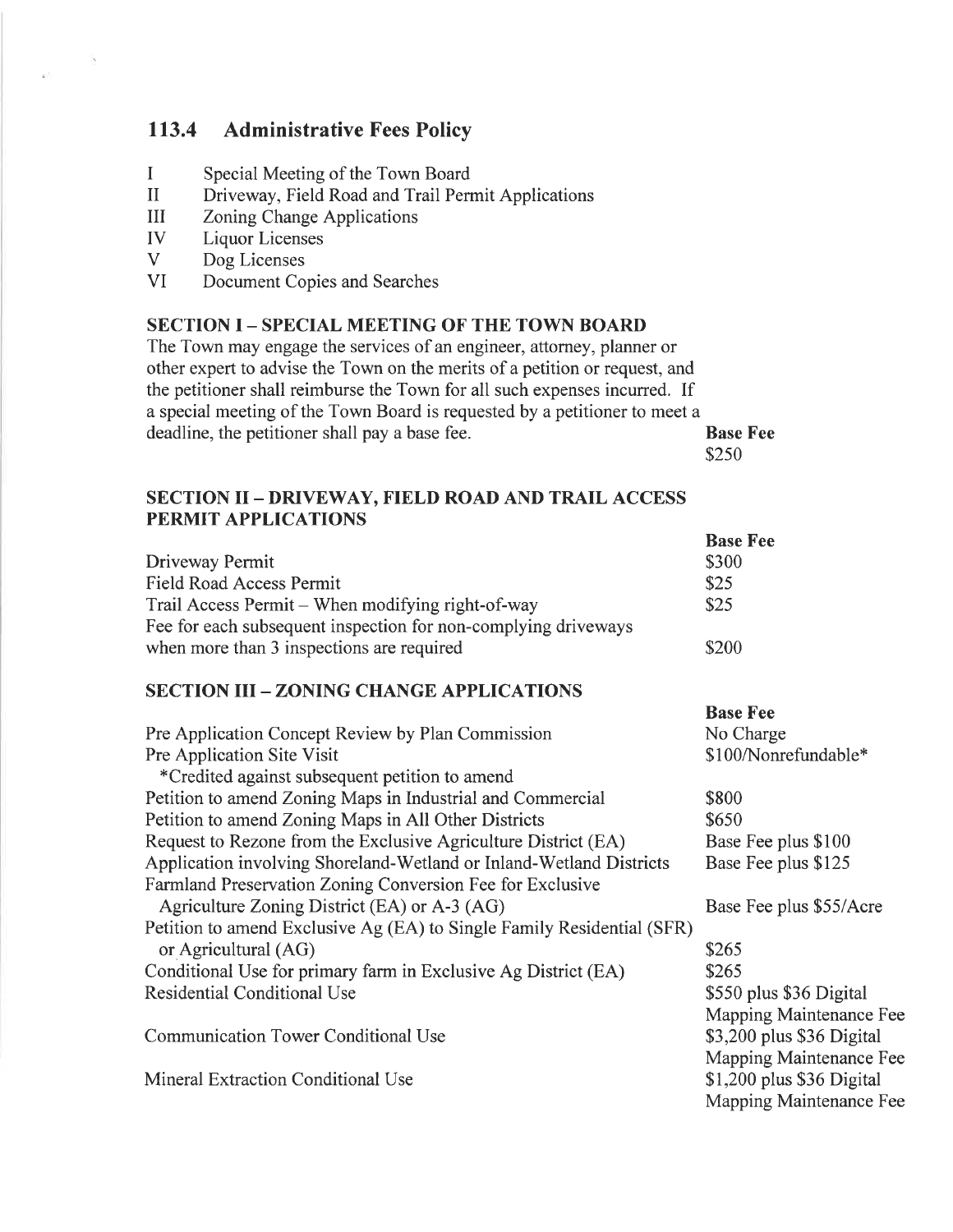| Variance                                                                             | \$450                        |
|--------------------------------------------------------------------------------------|------------------------------|
| Appeal to the Board of Adjustments                                                   | \$350                        |
| Zoning Certificate under Wisconsin Farmland Preservation Act                         | \$30/Each                    |
| Administrative Determination of navigability of any Lake, Pond                       |                              |
| Flowage, River or Stream                                                             | \$125                        |
| Administrative Determination of Flood Plain Status                                   | \$125                        |
| <b>Preliminary Density Study</b>                                                     | \$100                        |
| General Development Plan (GDP)                                                       | \$400 plus \$5/Acre          |
| Amend previously approved GDP or for review of Specific SIP                          | \$1,000                      |
| Rural Planned Unit Development District                                              | \$500 Initial GDP            |
|                                                                                      | \$500 Amendment or SIP       |
|                                                                                      |                              |
| Additional fees to correct application errors or unusual application                 |                              |
| requests will be assessed to the application based on actual cost for                |                              |
| the administrative services                                                          | <b>Actual Cost</b>           |
|                                                                                      |                              |
| <b>SECTION IV - LIQUOR LICENSES</b>                                                  |                              |
|                                                                                      | <b>Base Fee</b>              |
| Class B Retailer's Fermented Malt Beverage (beer)                                    | \$100                        |
| Class B Intoxicating Liquor                                                          | \$200                        |
| Operator's License                                                                   | \$5                          |
| Cigarette & Tobacco Products Retail License                                          | \$5                          |
| <b>SECTION V - DOG LICENSES</b>                                                      |                              |
|                                                                                      | <b>Base Fee</b>              |
|                                                                                      |                              |
|                                                                                      | \$17.50                      |
| Neutered or Spayed Dog                                                               | \$22.50                      |
| Un-Neutered or Un-Spayed Dog                                                         |                              |
| Neutered or Spayed Puppy (5 months old by July 1)                                    | \$16                         |
| Un-Neutered or Un-Spayed Puppy (5 months old by July 1)                              | \$18.50                      |
| Multiple Dogs (Kennel) License (includes up to 12 dogs)                              | \$47                         |
| <b>Additional Tags</b>                                                               | \$17.50                      |
| (for dogs over the 12 included in the Multiple Dog License)                          |                              |
| Delinquent Fee                                                                       | \$5                          |
|                                                                                      |                              |
| <b>SECTION VI - DOCUMENT COPIES AND SEARCHES</b>                                     |                              |
|                                                                                      | <b>Base Fee</b>              |
| Hard Copies: $8\frac{1}{2} \times 11$ , $8\frac{1}{2} \times 14$ , or $11 \times 17$ |                              |
| Per Page (black and white)                                                           | \$0.19                       |
| Per Page (color)                                                                     | \$0.24                       |
| Hard Copies: Larger than 11 x 17                                                     | <b>Actual Printing Cost</b>  |
| Electronic Copies: DVD or Flash Drive                                                | <b>Actual Cost of Device</b> |
| <b>Audios</b>                                                                        | Actual Cost plus Device      |
| Postage                                                                              | <b>Actual Cost</b>           |
| <b>Research Time</b>                                                                 | First \$50 is Free,          |
|                                                                                      | \$20.32/Hour thereafter      |
| <b>Title Searches</b>                                                                | \$25/Parcel Number           |

 $\label{eq:1} \frac{\partial}{\partial t} \mathbf{e}^{(t)} = \frac{\partial \mathbf{e}^{(t)}}{\partial t} \mathbf{e}^{(t)}$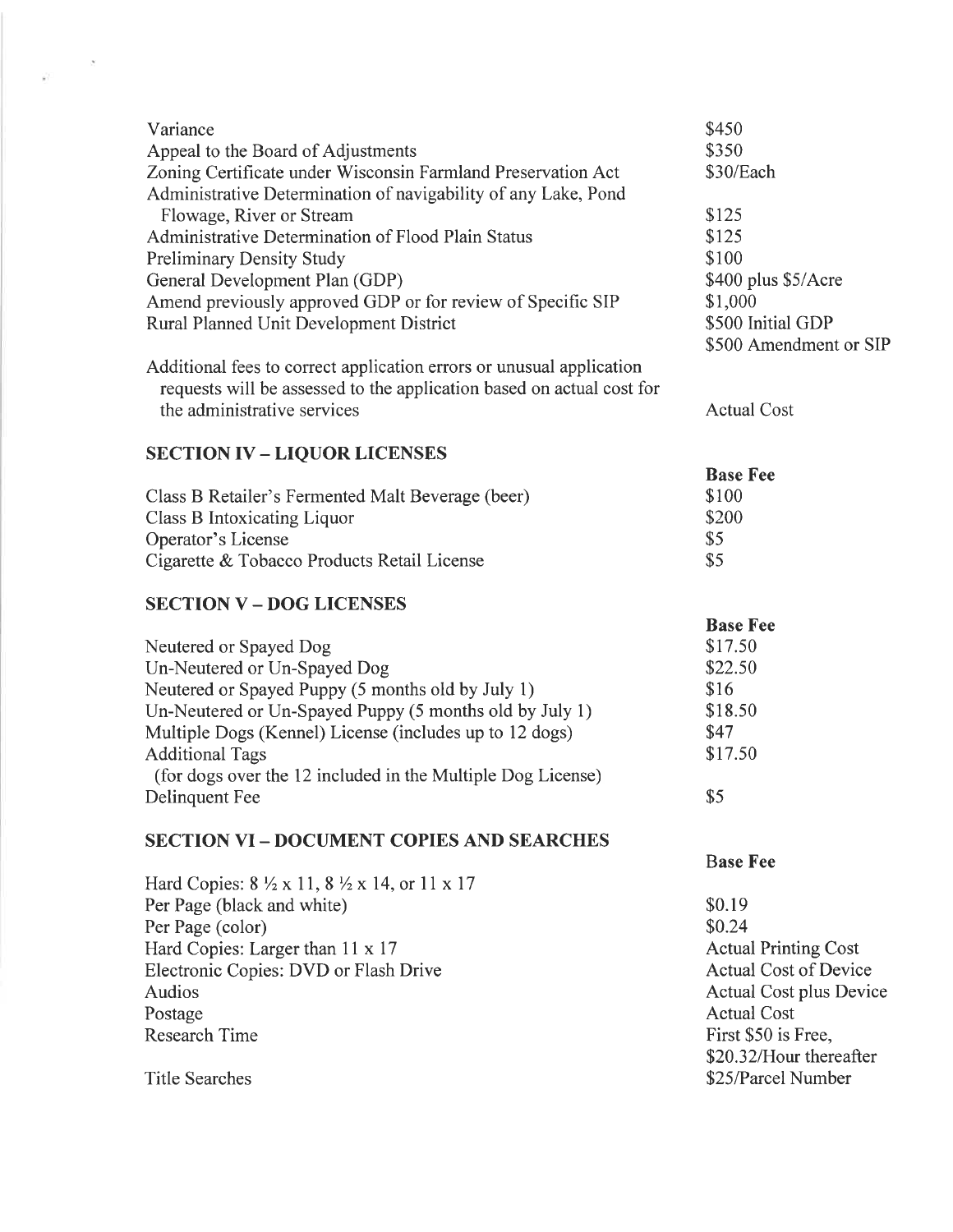Dated this 19<sup>th</sup> day of October, 2020

Attest:

ÿ

Brenda Kahl, Clerk/Treasurer Anthony Varda, Chairperson

Posted:

David Evert, Supervisor

Michael Statz, Supervisor

Christine Molling, Supervisor

Duane Haag, Supervisor